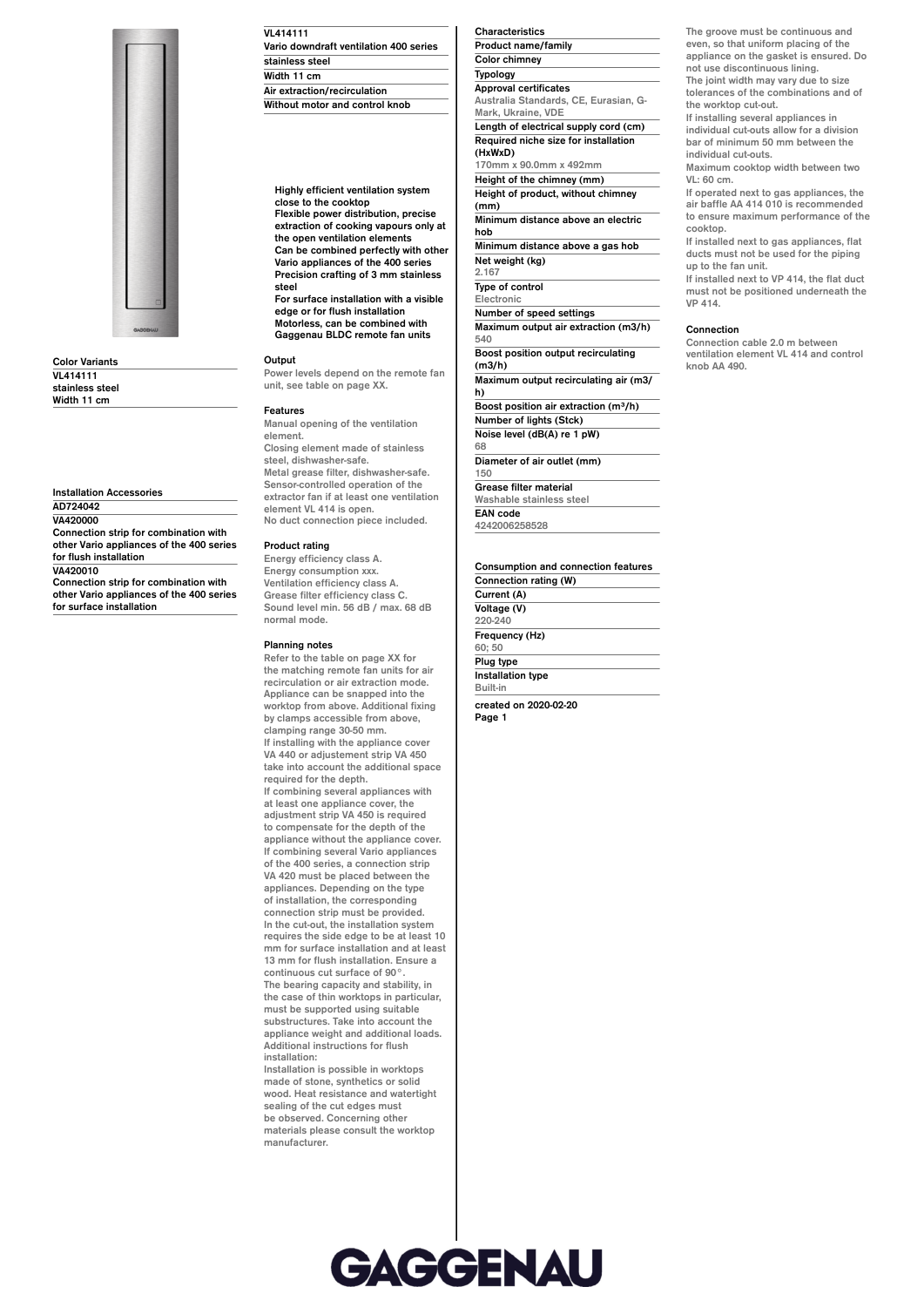

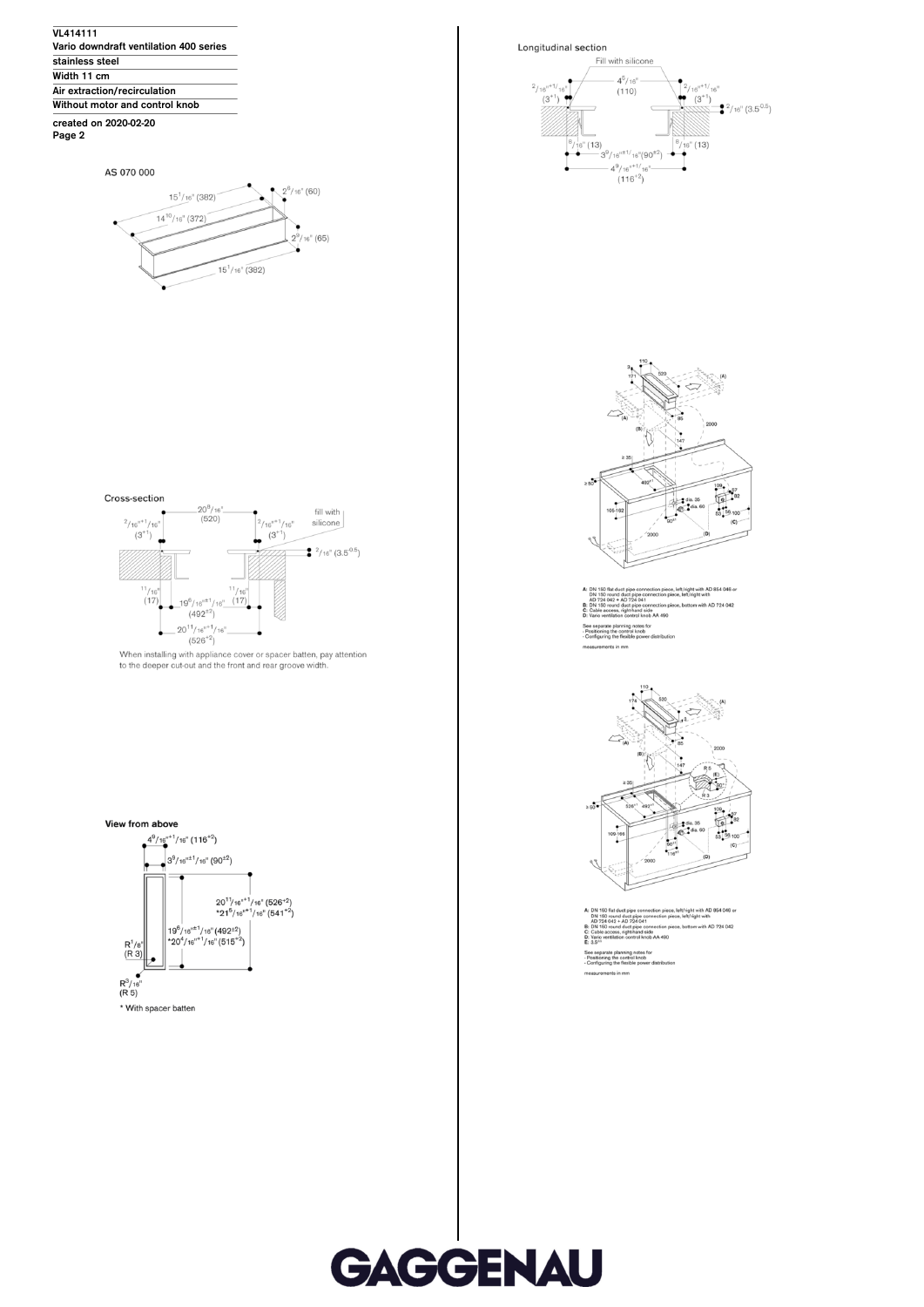

VL 414 with AD 724 042/041





with AD 724 04 wanning notes for the control knob<br>ting the flexible See<br>Pos<br>Cor



iece. bottom with AD 724 042



measurements in mm



**A:**  $\frac{1}{8}$ " (3.5<sup>-0.5</sup>)<br>**B**: Fill with silicone measurements in inches (mm)



measurements in mm